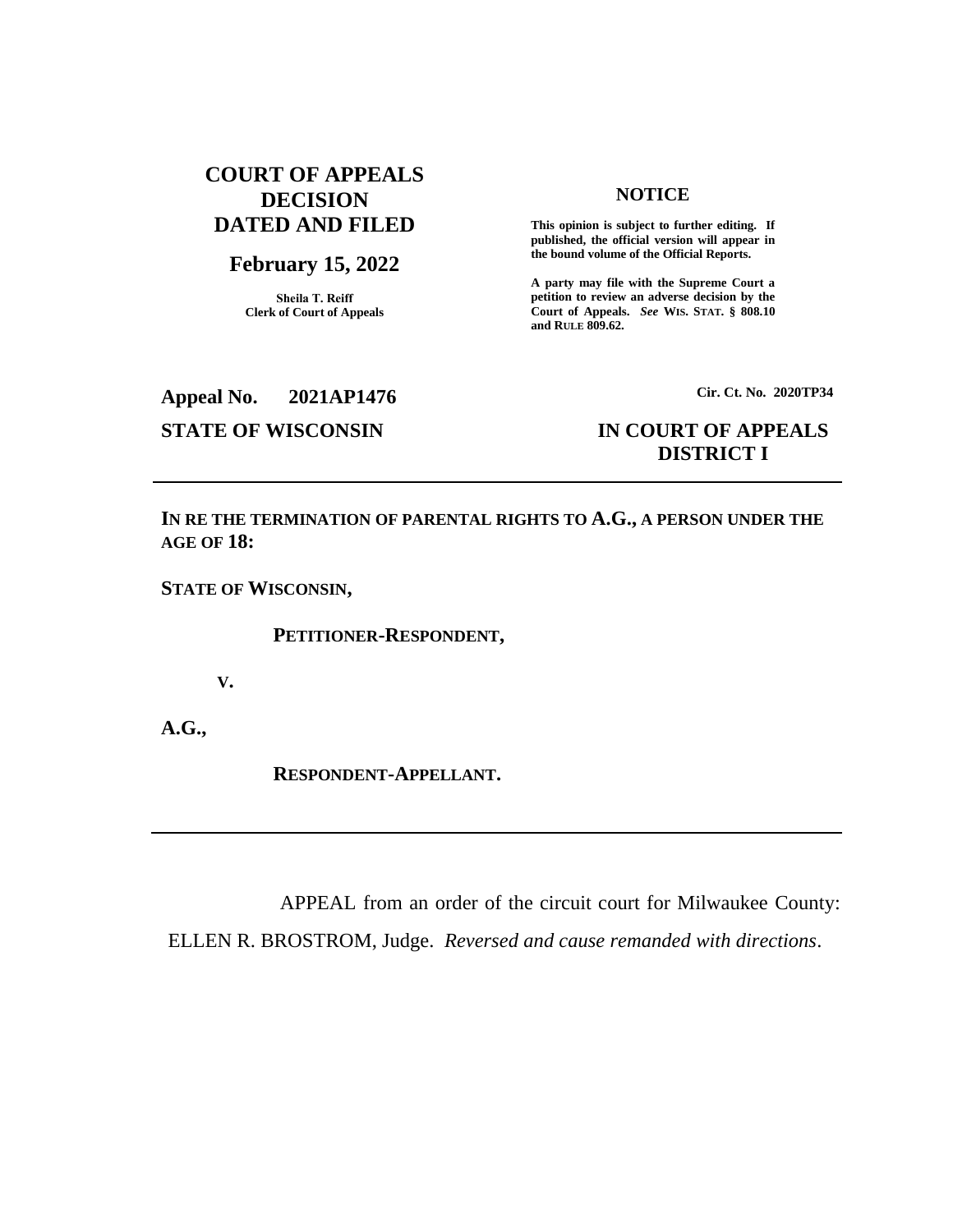$\P1$  DONALD, P.J.<sup>1</sup> A.G. appeals an order of the trial court terminating his parental rights to Anna<sup>2</sup> as well as an order denying his post-disposition motion to withdraw his no contest plea. A.G. seeks to withdraw his plea on the grounds that it was not knowing, intelligent, and voluntary. On appeal, A.G. contends that the trial court erred in denying his post-disposition motion without holding an evidentiary hearing. For the reasons set forth below, we agree and therefore reverse the order denying the post-disposition motion and remand for an evidentiary hearing.

## **BACKGROUND**

¶2 On February 13, 2020, the State filed a petition to terminate A.G.'s parental rights to Anna.<sup>3</sup> The petition alleged that Anna was a child in continuing need of protection or services (continuing CHIPS) and that A.G. had failed to assume parental responsibility.

¶3 A hearing on the petition was held on June 1, 2020.<sup>4</sup> The circuit court explained A.G.'s rights in connection with a termination of parental rights proceeding and how the proceedings worked. A.G. requested a jury trial.

<sup>&</sup>lt;sup>1</sup> This appeal is decided by one judge pursuant to WIS. STAT.  $\S 752.31(2)(e)$  (2019-20). All references to the Wisconsin Statutes are to the 2019-20 version unless otherwise noted.

<sup>&</sup>lt;sup>2</sup> A.G. and his daughter share the same initials. We use the pseudonym "Anna" to refer to A.G.'s daughter for ease of reading.

<sup>&</sup>lt;sup>3</sup> The State also petitioned to terminate Anna's biological mother's rights. This decision focuses on the facts and the proceedings as they relate to A.G.

<sup>4</sup> The Honorable Mark A. Sanders presided over the hearing on the petition. The Honorable Ellen R. Brostrom presided over the plea hearing, the dispositional hearing, and the post-disposition proceedings. We refer to Judge Sanders as the circuit court and Judge Brostrom as the trial court.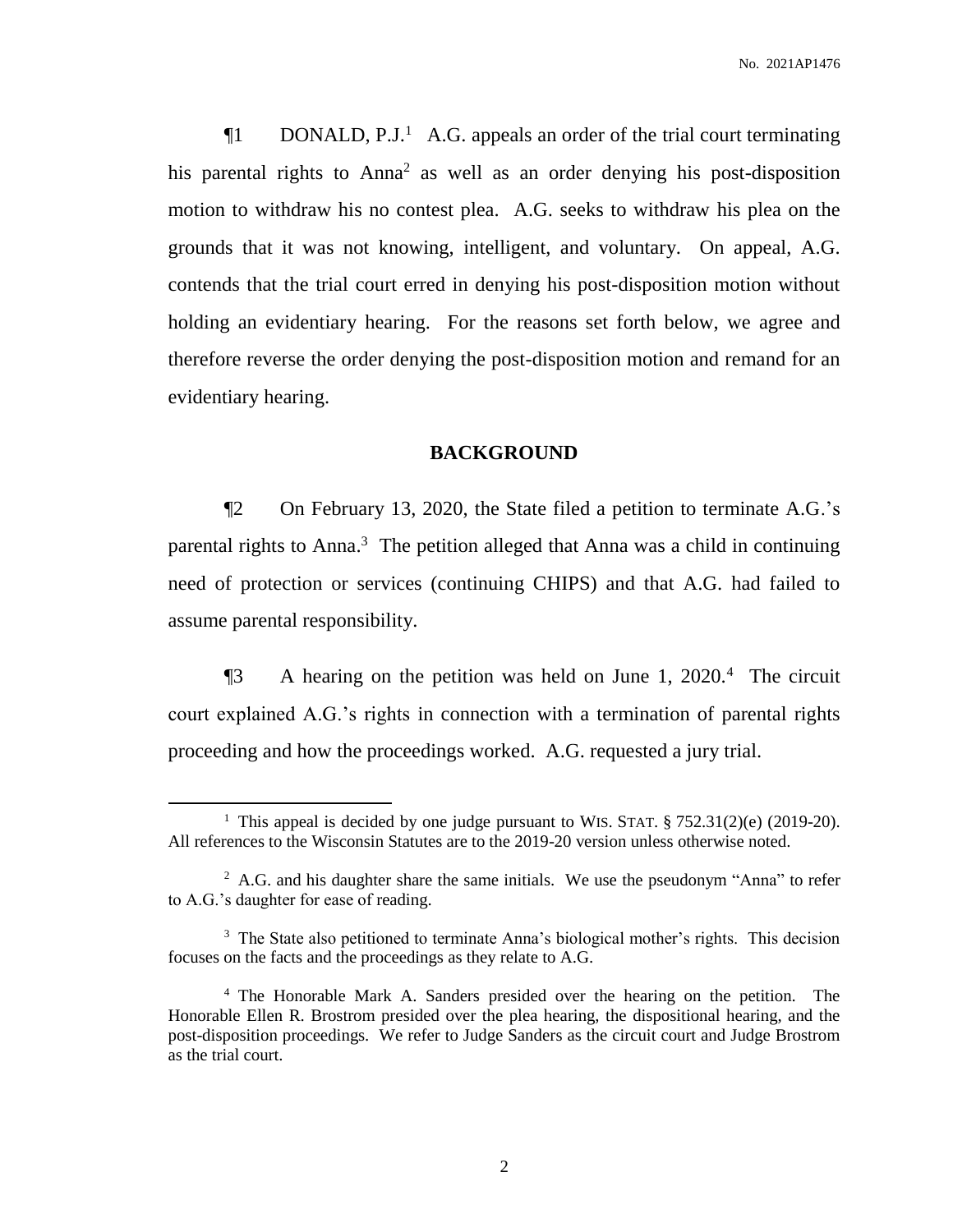¶4 Ten months later, on April 13, 2021, A.G. pled no contest to the ground of continuing CHIPS and the failure to assume parental responsibility ground was dismissed. 5 In support of A.G.'s plea, testimony was taken from the case manager, K.K. The trial court found that A.G. was unfit, and the matter proceeded to disposition. After testimony and argument, the court found that it was in Anna's best interests to terminate A.G.'s parental rights.

¶5 A.G. filed a post-disposition motion seeking to withdraw his no contest plea on the basis that his plea was not knowing, intelligent, and voluntary. A.G. alleged that the trial court failed to establish during the plea colloquy that he understood the potential dispositions that may occur after the entry of a no contest plea. A.G. also alleged that the court improperly explained the statutory standard that would apply at disposition.

¶6 After additional briefing, a hearing took place on November 12, 2021. At the hearing, the trial court denied A.G.'s motion without taking evidence. The court found that A.G. failed to make a prima facie case that his plea was not knowing, voluntary, and intelligent. This appeal follows. Additional relevant facts will be discussed below.

### **DISCUSSION**

¶7 On appeal, A.G. renews his arguments that during the plea colloquy: (1) the trial court failed to establish that A.G. understood the potential dispositions

<sup>&</sup>lt;sup>5</sup> At a previous hearing, on October 15, 2020, A.G.'s counsel indicated that A.G. wished to plead no contest to the grounds phase. After appearing for the hearing via Zoom for a short period of time, A.G. left the hearing due to an internet issue. The trial court found him in default. Subsequently, on April 13, 2021, the default judgment was vacated.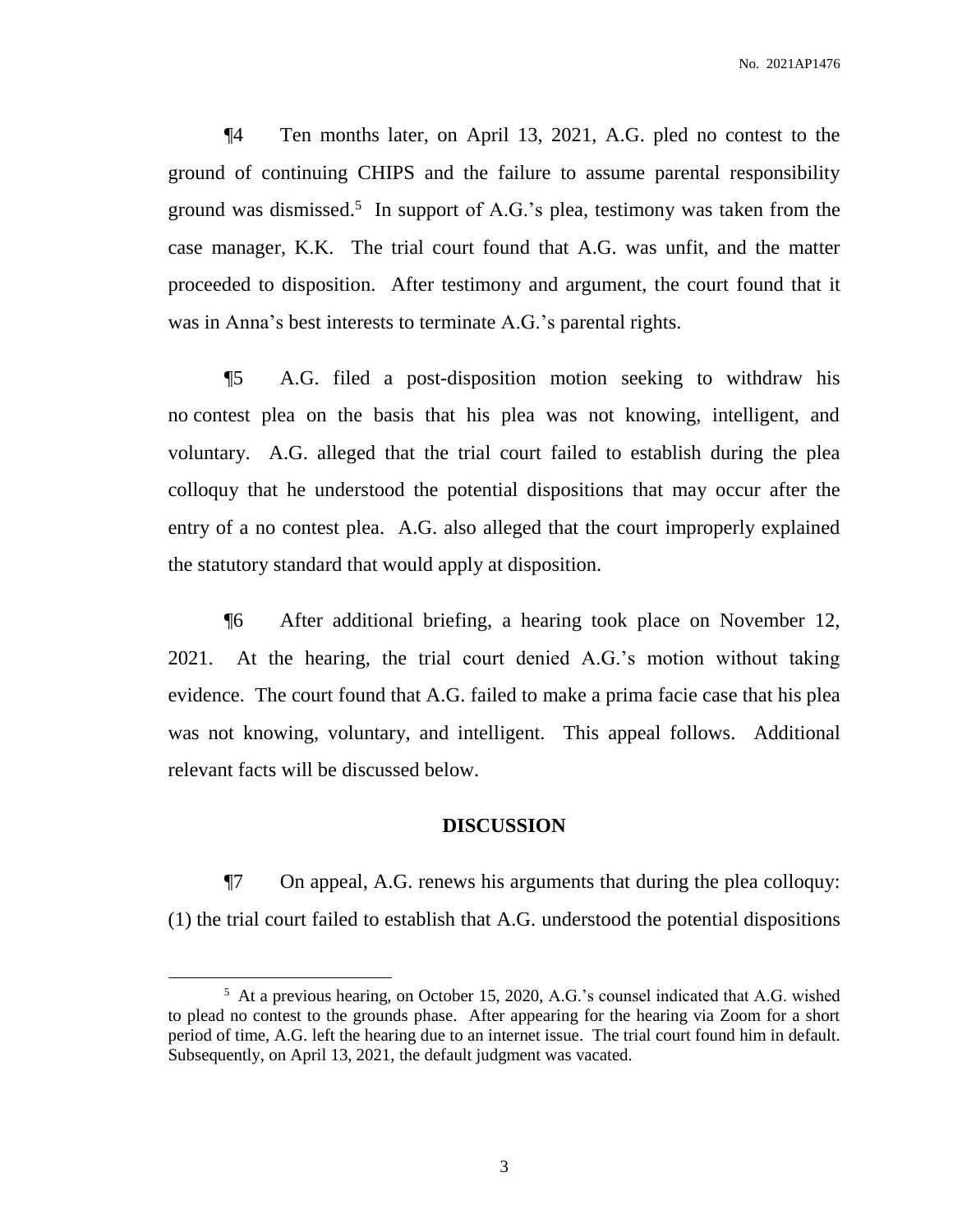that may occur after the entry of a no contest plea; and (2) the trial court failed to properly explain the statutory standard it would apply at disposition. A.G. contends that the court erred in denying his post-disposition motion without an evidentiary hearing. As discussed below, we conclude that A.G. is entitled to an evidentiary hearing on both of his claims.

¶8 A plea in a termination of parental rights case must be entered knowingly, voluntarily, and intelligently. *Kenosha Cnty. DHS v. Jodie W.*, 2006 WI 93, ¶24, 293 Wis. 2d 530, 716 N.W.2d 845. Prior to accepting a plea of no contest to a termination petition, the trial court is required to engage in a personal colloquy with the parent. *See* WIS. STAT. § 48.422(7); *Oneida Cnty. DSS v. Therese S.*, 2008 WI App 159, ¶5, 314 Wis. 2d 493, 762 N.W.2d 122.

¶9 When a parent alleges that a plea was not knowingly, intelligently and voluntarily entered, we use the analysis set forth in *State v. Bangert*, 131 Wis. 2d 246, 389 N.W.2d 12 (1986). *See Therese S.*, 314 Wis. 2d 493, ¶6. Under *Bangert*, a post-disposition motion "must make a prima facie showing that the [trial] court violated its mandatory duties and must allege the parent did not know or understand the information that should have been provided at the hearing." *Therese S.*, 314 Wis. 2d 493, ¶6; *State v. Brown*, 2006 WI 100, ¶39, 293 Wis. 2d 594, 716 N.W.2d 906.

¶10 If a motion establishes a prima facie violation of a court mandated duty and makes the requisite allegations, "the court must hold a postconviction evidentiary hearing[.]" *Brown*, 293 Wis. 2d 594, ¶40. At the evidentiary hearing, the burden shifts to the State "to show by clear and convincing evidence that the … plea was knowing, intelligent, and voluntary despite the identified inadequacy of the plea." *Id.* To meet its burden, the State "may rely 'on the totality of the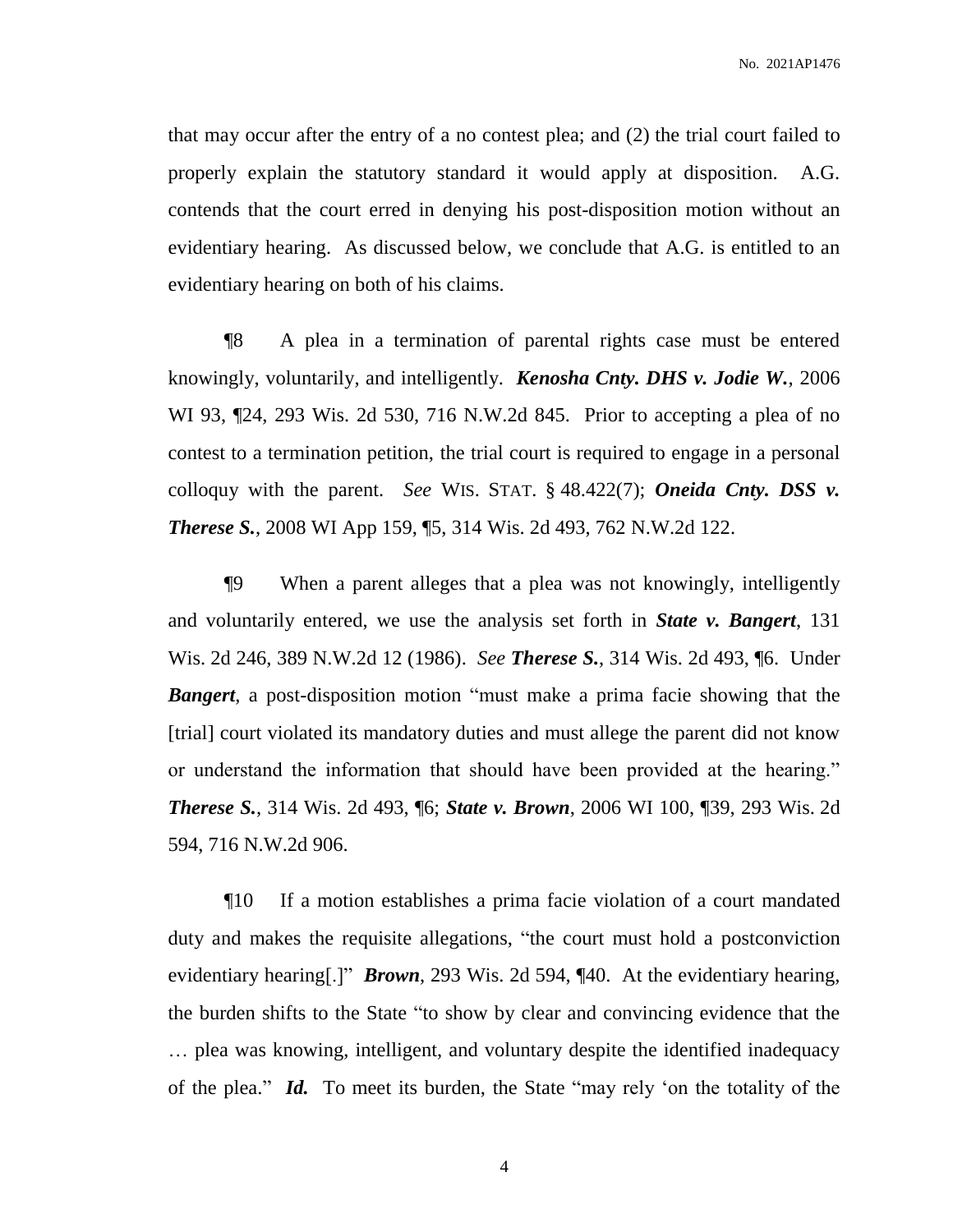evidence, much of which will be found outside the plea hearing record.'" *Id.* (citation omitted). This includes testimony and transcripts from prior hearings. *Id.*

¶11 Whether a parent has presented a prima facie case by pointing to deficiencies in the plea colloquy and has sufficiently alleged that he or she did not know or understand information that should have been provided is a question of law that we review *de novo*. *Therese S.*, 314 Wis. 2d 493, ¶7.

¶12 To start, as set forth in A.G.'s post-disposition motion, A.G. was not advised of the potential dispositions at the plea hearing. *See* WIS. STAT. § 48.422(7)(a) (stating that a trial court shall "[a]ddress the parties present and determine that [an] admission is made voluntarily with understanding of … the potential dispositions"). In addition, A.G. alleged that he did not understand the potential dispositions. Thus, because A.G. established a prima facie case that there was a violation of a mandatory court duty, and sufficiently alleged that he did not know information that should have been provided at a plea hearing, we conclude that A.G. is entitled to an evidentiary hearing on his first claim. *See Brown*, 293 Wis. 2d 594, ¶40.

¶13 The State and the Guardian ad Litem (GAL) argue that A.G. is not entitled to an evidentiary hearing for reasons outside of the plea hearing, including that A.G. was informed of the potential dispositions at the hearing on the petition, which took place ten months before the plea colloquy.

¶14 We disagree. As our supreme court stated in the context of a criminal case, the "right to an evidentiary hearing under *Bangert* cannot be circumvented by either the court or the State asserting that based on the record as a whole the defendant, despite the defective plea colloquy, entered a constitutionally

5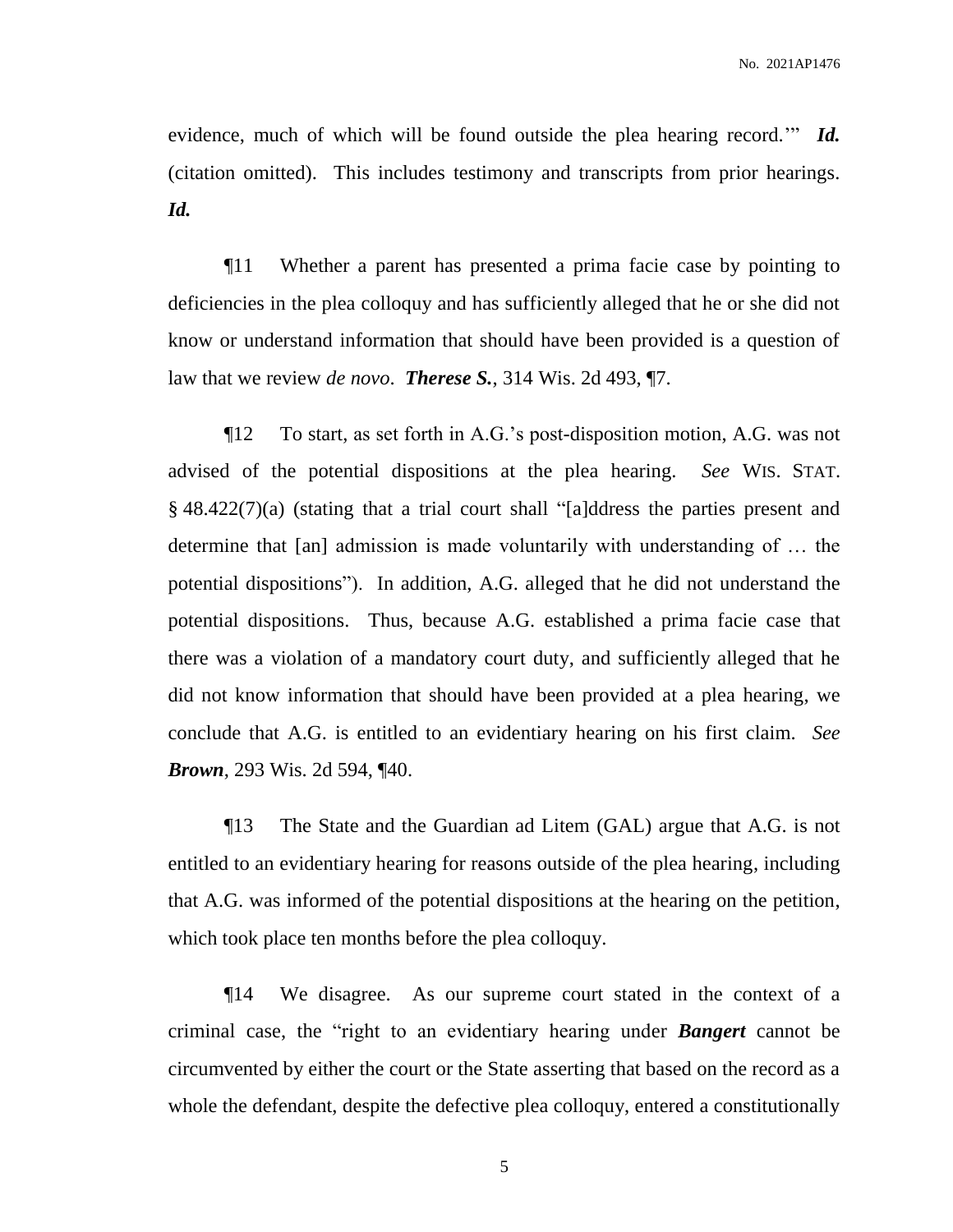sound plea." *State v. Howell*, 2007 WI 75, ¶7, 301 Wis. 2d 350, 734 N.W.2d 48. Thus, "[i]n keeping with *Bangert*, we examine the record at the plea hearing[.]" *Howell*, 301 Wis. 2d 350, ¶7. And, here, as stated above, A.G. met the requirements under *Bangert* to obtain an evidentiary hearing.

¶15 On remand, at the evidentiary hearing, the State and the GAL will have an opportunity to present evidence outside the plea hearing that A.G. understood the potential dispositions. *See Brown*, 293 Wis. 2d 594, ¶40 (stating that "[i]n meeting its burden, the [S]tate may rely 'on the totality of the evidence, much of which will be found outside the plea hearing record.'" (citation omitted)). 6

¶16 Likewise, we also conclude that A.G. was entitled to an evidentiary hearing on his second claim. At a plea hearing, a parent must be informed of the statutory standard that applies at disposition. *See Therese S.*, 314 Wis. 2d 493, ¶16.

¶17 In this case, as set forth in A.G.'s post-disposition motion, during the plea colloquy, the trial court informed A.G. that in the grounds phase, he had a "whole bunch" of rights, including "the right to force the State to prove the grounds by clear, convincing, and satisfactory evidence to a reasonable certainty." Subsequently, in regards to the dispositional hearing, the court stated that the "second half of the case is where the court decides is it in the child's best interest

 $\overline{a}$ 

6

<sup>6</sup> In support of its argument, the GAL cites *Waukesha Cnty. v. Steven H.*, 2000 WI 28, 233 Wis. 2d 344, 607 N.W.2d 607. *Steven H.*, however, is distinguishable. There, the parent failed to assert, as required by *Bangert*, that he did not know or understand information that should have been provided. *Steven H.*, 233 Wis. 2d 344, ¶43. Further, we note that in *Steven H.*, an ineffective assistance of counsel evidentiary hearing was held which "addressed similar issues." *Id.*, ¶¶14, 43, 50.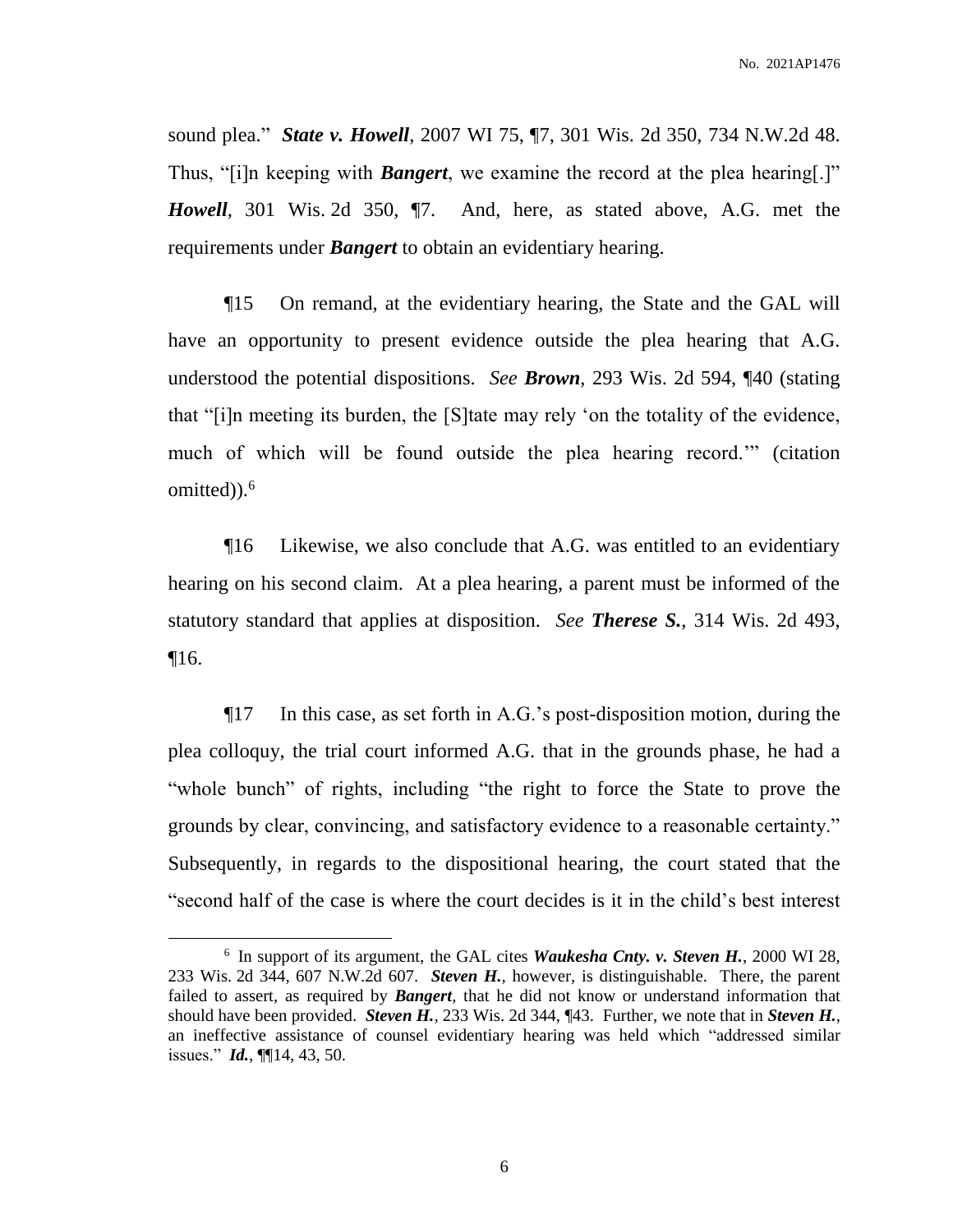to in fact terminate your parental rights." The court then stated that A.G. would "have all those same trial rights today for that second half." However, contrary to the court's statement, at the dispositional hearing, the "same trial rights" do not apply. There is not a burden of proof placed on the State. *See* WIS. STAT.  $§$  48.426(2).

¶18 The State and the GAL suggest that a misunderstanding about the burden of proof is "irrelevant" because the trial court stated it would decide whether it is "in the child's best interest" to terminate A.G.'s parental rights. In support, the State and the GAL point to *State v. T.A.D.S.*, No. 2018AP2173, unpublished slip op. (WI App June 18, 2019).<sup>7</sup> *T.A.D.S.*, however, is distinguishable.

¶19 In *T.A.D.S.*, the trial court advised the parent that "at the disposition phase the [c]ourt would have to make a finding that the driving factor, the most important factor at the disposition phase, would be what's in [the child's] best interest." *Id.*, ¶4. The court also told the parent that "at the disposition phase the State would still have that burden of proof of showing what's in [the child's] best interest[.]" *Id.* We concluded that the trial court's comment about the burden of proof was irrelevant because "the court thoroughly explained T.A.D.S.'s rights at the disposition hearing, explained the potential outcomes and unequivocally stated that its primary consideration at disposition was [the child's] best interest." *Id.*, ¶13.

 $7$  An unpublished opinion issued on or after July 1, 2009, that is authored by a single judge may be cited for its persuasive value. WIS. STAT. RULE 809.23(3)(b).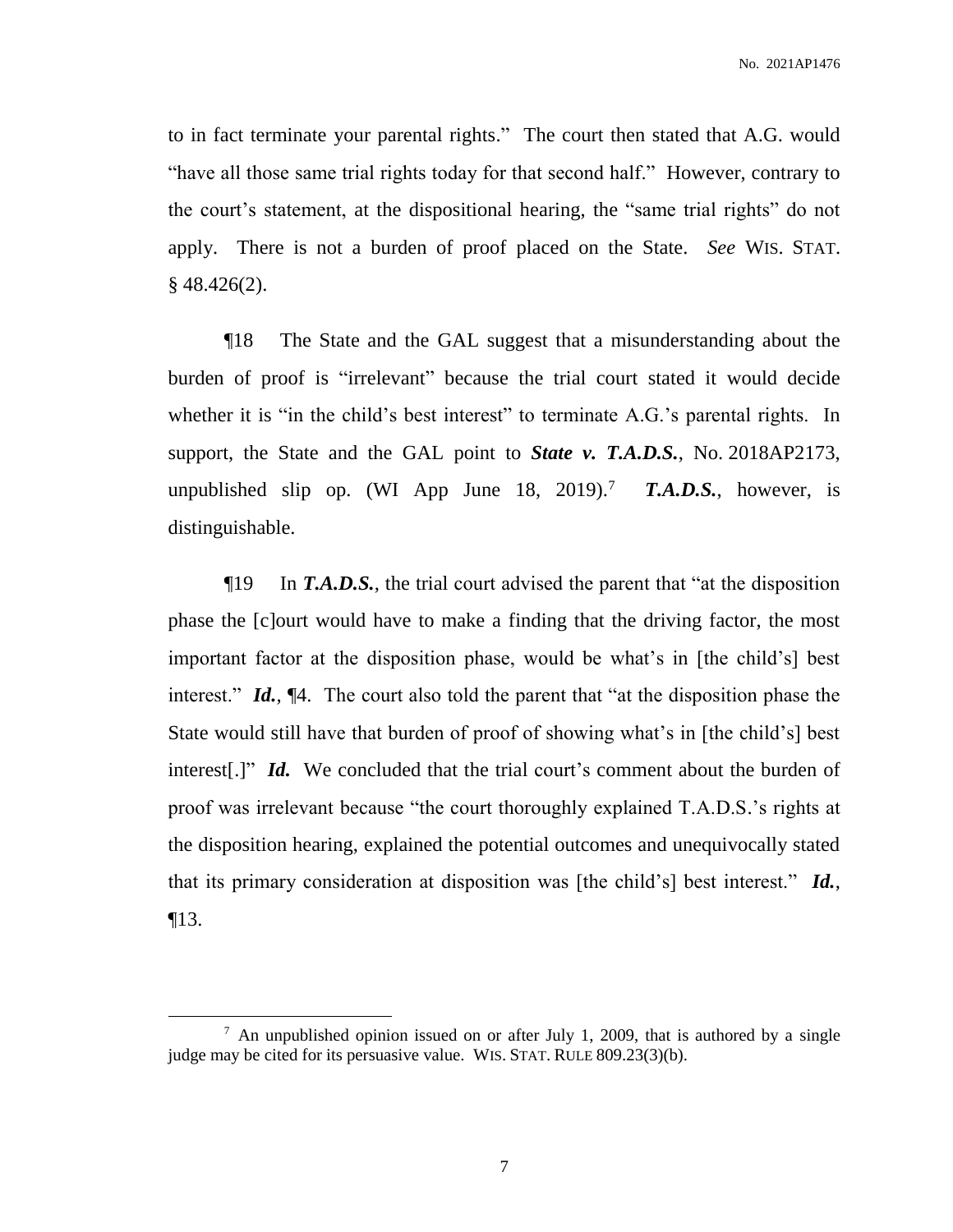¶20 Here, unlike in *T.A.D.S.*, the trial court did not advise A.G. that the "driving factor" or "the most important factor" at the dispositional phase would be the child's best interest. In addition, as discussed above, the court did not explain the potential outcomes. Thus, in the context of this particular case, we conclude that the plea colloquy defect was not irrelevant.<sup>8</sup>

¶21 Thus, because A.G.'s post-disposition motion established a prima facie case that the trial court failed to properly explain the statutory standard that would apply at the dispositional hearing and sufficiently alleged that he did not know information that should have been provided, we conclude that he is also entitled to an evidentiary hearing on his second claim. *See Brown*, 293 Wis. 2d 594, ¶40.

¶22 Therefore, for the reasons stated above, we reverse the order denying A.G.'s post-disposition motion, and remand this matter for an evidentiary hearing. We note, however, that we are not determining whether the trial court should ultimately grant or deny A.G.'s motion to withdraw his plea. As stated above, at the evidentiary hearing, the State will have an opportunity to present evidence relating to A.G.'s knowledge and understanding of the potential dispositions and the statutory standard that applies at disposition.

*By the Court.*—Order reversed and cause remanded with directions.

<sup>&</sup>lt;sup>8</sup> We note that the GAL also argues that any error regarding the statutory standard at disposition was "harmless error." The GAL, however, does not provide any legal support for its harmless error analysis, and therefore, we do not consider it further. *State v. Pettit*, 171 Wis. 2d 627, 646, 492 N.W.2d 633 (Ct. App. 1992) ("Arguments unsupported by references to legal authority will not be considered.").